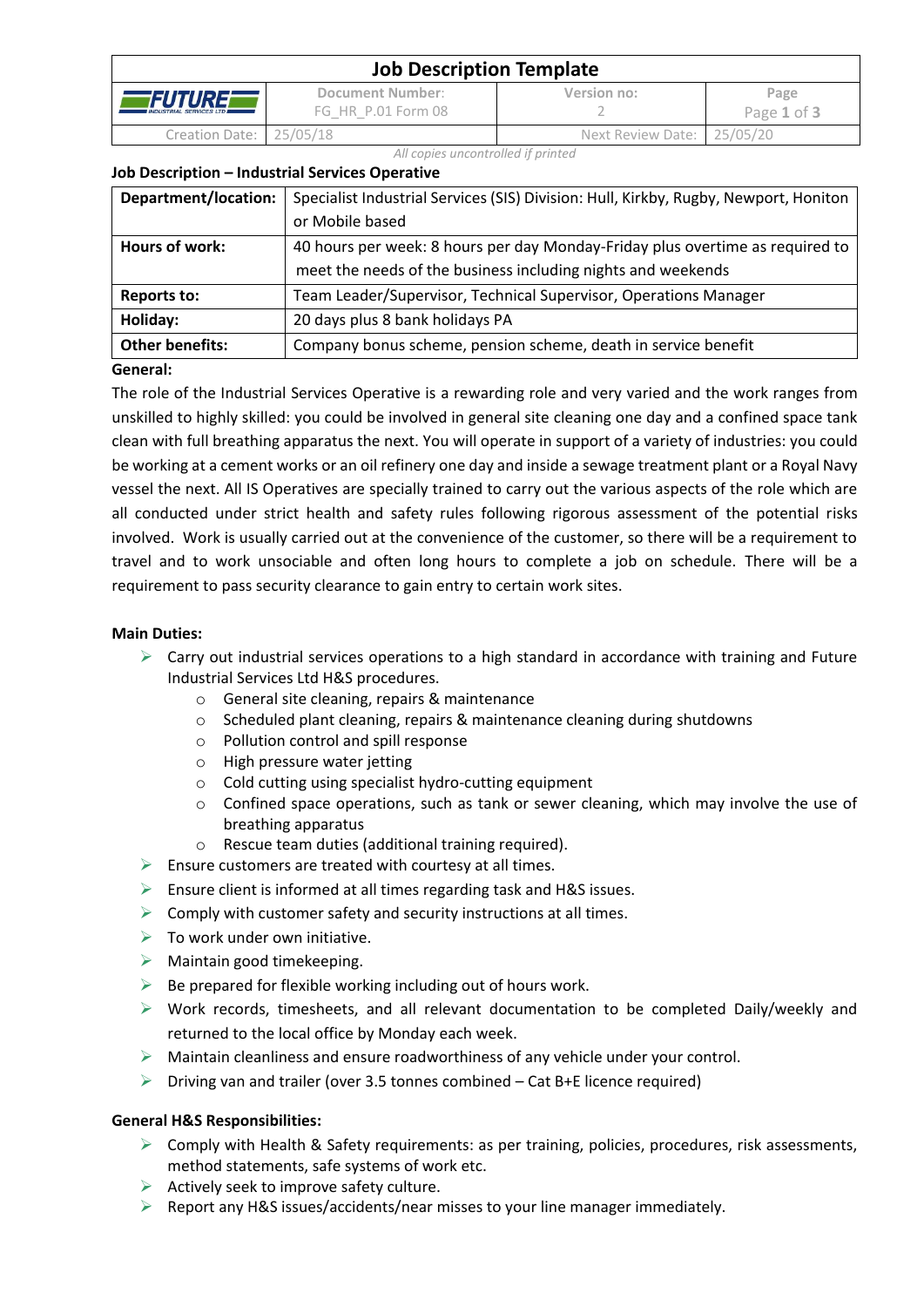| <b>Job Description Template</b>                                                       |  |                            |                     |  |  |
|---------------------------------------------------------------------------------------|--|----------------------------|---------------------|--|--|
| Document Number:<br>TFUTUREL<br>FG HR P.01 Form 08<br><b>INDUSTRIAL SERVICES LTD.</b> |  | Version no:                | Page<br>Page 2 of 3 |  |  |
| Creation Date: 25/05/18                                                               |  | Next Review Date: 25/05/20 |                     |  |  |

*All copies uncontrolled if printed*

# **Other General Responsibilities:**

- ➢ Attend training as required to maintain personal qualification/competence.
- ➢ Comply with the Company Equal Opportunities Policy and promote equality.
- ➢ Any other duties as required by line management, commensurate with the post holder's level of training and competence.

# **Person Specification – Specialist Industrial Services Operative**

Shaded qualifications are not required for all operatives but on a case by case basis

| <b>Qualifications/Training</b>                                          |          | How assessed *** |
|-------------------------------------------------------------------------|----------|------------------|
| Car (Cat B+E preferred) driving licence to drive to customer sites      |          | <b>CV</b>        |
| Working in Confined Space to C+G 60150-03 (High Risk)                   |          | <b>CV</b>        |
| Water Jetting (WJA Safety Awareness/ Surface Preparation/Drain &        |          | <b>CV</b>        |
| Sewer modules as required)                                              |          |                  |
| CSCS card, CCNSG or alternative safety passport as required by          |          | <b>CV</b>        |
| customer                                                                |          |                  |
| Emergency First Aid (or First Aid at Work for rescue team duties)       | $E***$   | <b>CV</b>        |
| <b>Asbestos Awareness</b>                                               | $E^{**}$ | <b>CV</b>        |
| <b>Environmental Awareness</b>                                          | $E***$   | <b>CV</b>        |
| <b>Pollution Control/Spill Response</b>                                 | $E***$   | <b>CV</b>        |
| Confined space rescue to C+G 6150-05 (for rescue team duties)           | $E***$   | CV               |
| IPAF (scissor lift/cherry picker)                                       | $E***$   | CV               |
| PASMA (mobile tower scaffold)                                           | $E***$   | CV               |
| UK PIA safety passport (for petrol station forecourt operations)        |          | CV               |
| National Water Hygiene Card (for blue water sites)                      | $E***$   | CV               |
| Cold cutting (use of hydro-cutting equipment)                           | $E***$   | CV               |
| Offshore working qualifications as required - OPITO, BOSIET, MIST       | $E***$   | CV               |
| Other specialist qualifications as the need arises                      |          |                  |
|                                                                         |          |                  |
| <b>Experience</b>                                                       |          |                  |
| Industrial services experience                                          |          | CV/I             |
| Using high pressure water jetting equipment                             |          | CV/I             |
| Working in confined spaces                                              | D        | CV/I             |
| Working in a related industry such as oil refineries                    | D        | CV/              |
|                                                                         |          |                  |
| <b>Specific Post Knowledge/Skills</b>                                   |          |                  |
| Conversant with Future Industrial Services Health & Safety Policies and | $E^{**}$ | CV/I             |
| Procedures                                                              |          |                  |
|                                                                         |          |                  |
| Pollution awareness to be able to respond to spillages                  | $E^{**}$ | CV/I             |
|                                                                         |          |                  |
| <b>Personal Characteristics</b>                                         |          |                  |
| It is a requirement that employees working in confined spaces are       | E        | PA               |
| medically fit to perform these duties. This will be assessed by an      |          |                  |